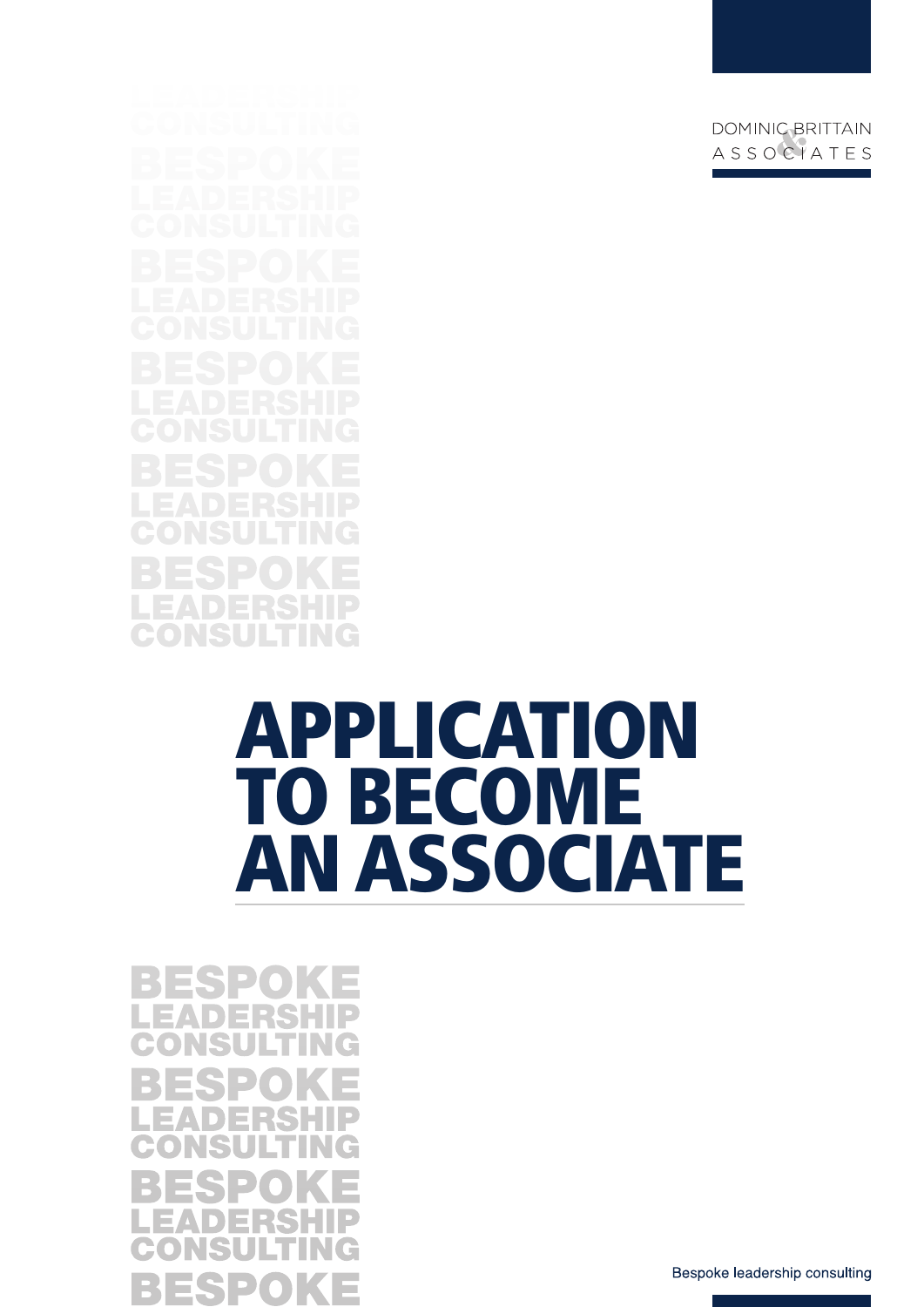# **GENERAL INSTRUCTIONS**

Dominic Brittain & Associates (DB&A) accepts applications by email to: **enquiries@dominic-brittain-associates.com** You must use this template for your application to become an Associate, and you should read the **[Associate's Agreement](http://dominic-brittain-associates.com/downloads/DBA-associates-agreement.pdf)** before you complete it. Please print this form, complete it **by hand**, scan it and return it to DB&A.

# **APPLICANT'S DETAILS**

| DETAILS OF APPLICANT                                                                                                                                                |                                                                                                                               |                                              |
|---------------------------------------------------------------------------------------------------------------------------------------------------------------------|-------------------------------------------------------------------------------------------------------------------------------|----------------------------------------------|
| Name:                                                                                                                                                               |                                                                                                                               |                                              |
| Job Title: (if any)                                                                                                                                                 |                                                                                                                               |                                              |
| Correspondence Address:                                                                                                                                             |                                                                                                                               |                                              |
|                                                                                                                                                                     |                                                                                                                               |                                              |
| Post Code:                                                                                                                                                          |                                                                                                                               |                                              |
| Contact telephone numbers                                                                                                                                           |                                                                                                                               |                                              |
| Office:<br>Mobile:                                                                                                                                                  |                                                                                                                               |                                              |
| E-mail address:                                                                                                                                                     |                                                                                                                               |                                              |
| Website address (if any):                                                                                                                                           |                                                                                                                               |                                              |
| Associate's Business:<br>(An Associate trading as themselves<br>as the proprietor of a business or the<br>Associates service company or the<br>Associates employer) |                                                                                                                               |                                              |
| Is the Associate's Business:<br>(circle appropriate answer)                                                                                                         | i) a public limited company?<br>ii) a limited company?<br>iii) a sole trader or partnership?<br>iv) other?<br>Please specify: | Yes / No<br>Yes / No<br>Yes / No<br>Yes / No |
| Primary business of Associate's<br>Business:<br>(e.g. consultancy, research, sales,<br>marketing, executive coaching etc.)                                          |                                                                                                                               |                                              |
| Company Registration number<br>(if this applies):                                                                                                                   |                                                                                                                               |                                              |
| Date of Registration (if this applies):                                                                                                                             |                                                                                                                               |                                              |
| Registered address if different from the<br>correspondence address above:                                                                                           |                                                                                                                               |                                              |
| Post Code:                                                                                                                                                          |                                                                                                                               |                                              |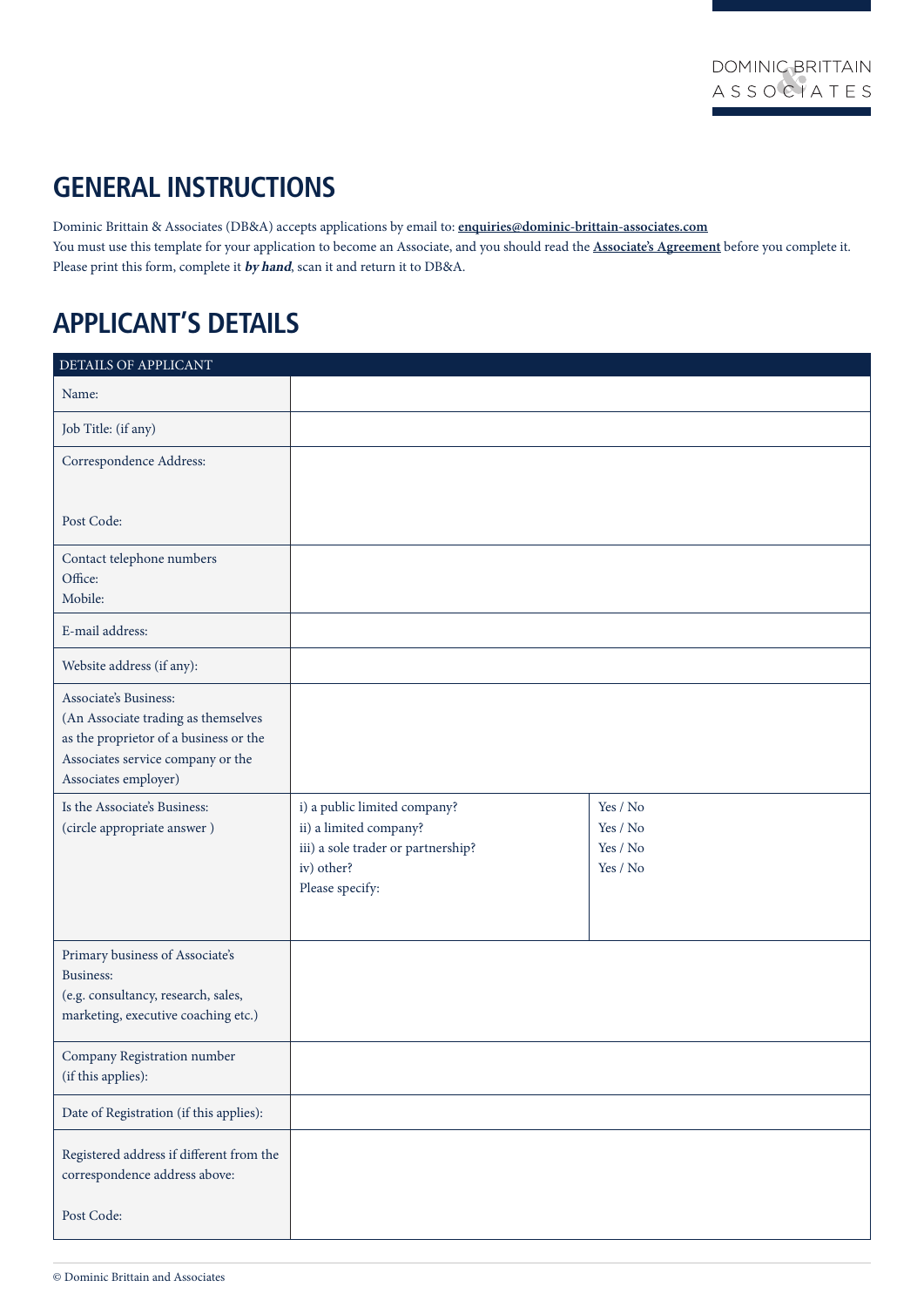# **AREAS OF EXPERTISE**

DB&A has a requirement for a wide range of expertise. Please **briefly and succinctly** describe your areas of professional expertise in the 10 areas below. Please include any relevant qualifications. Blanks are acceptable as DB&A would prefer that applicants concentrate on strengths rather than on areas that could be developed.

| Serial           | Description of expertise                  |
|------------------|-------------------------------------------|
| $\mathbf{1}$     | Identifying suitable clients              |
|                  |                                           |
|                  |                                           |
| $\overline{2}$   | Pitching services to clients              |
|                  |                                           |
|                  |                                           |
| $\mathfrak{Z}$   | Scoping an Assignment                     |
|                  |                                           |
|                  |                                           |
| $\sqrt{4}$       | Designing workshop programmes             |
|                  |                                           |
|                  |                                           |
| $\sqrt{5}$       | Producing facilitator's schedules         |
|                  |                                           |
| $\sqrt{6}$       | Debriefing personality instruments        |
|                  |                                           |
|                  |                                           |
| $\boldsymbol{7}$ | Conducting qualitative survey interviews  |
|                  |                                           |
|                  |                                           |
| $\bf 8$          | Designing programme effectiveness surveys |
|                  |                                           |
|                  |                                           |
| $\overline{9}$   | Delivering workshops                      |
|                  |                                           |
|                  |                                           |
| $10\,$           | <b>Executive Coaching</b>                 |
|                  |                                           |
|                  |                                           |